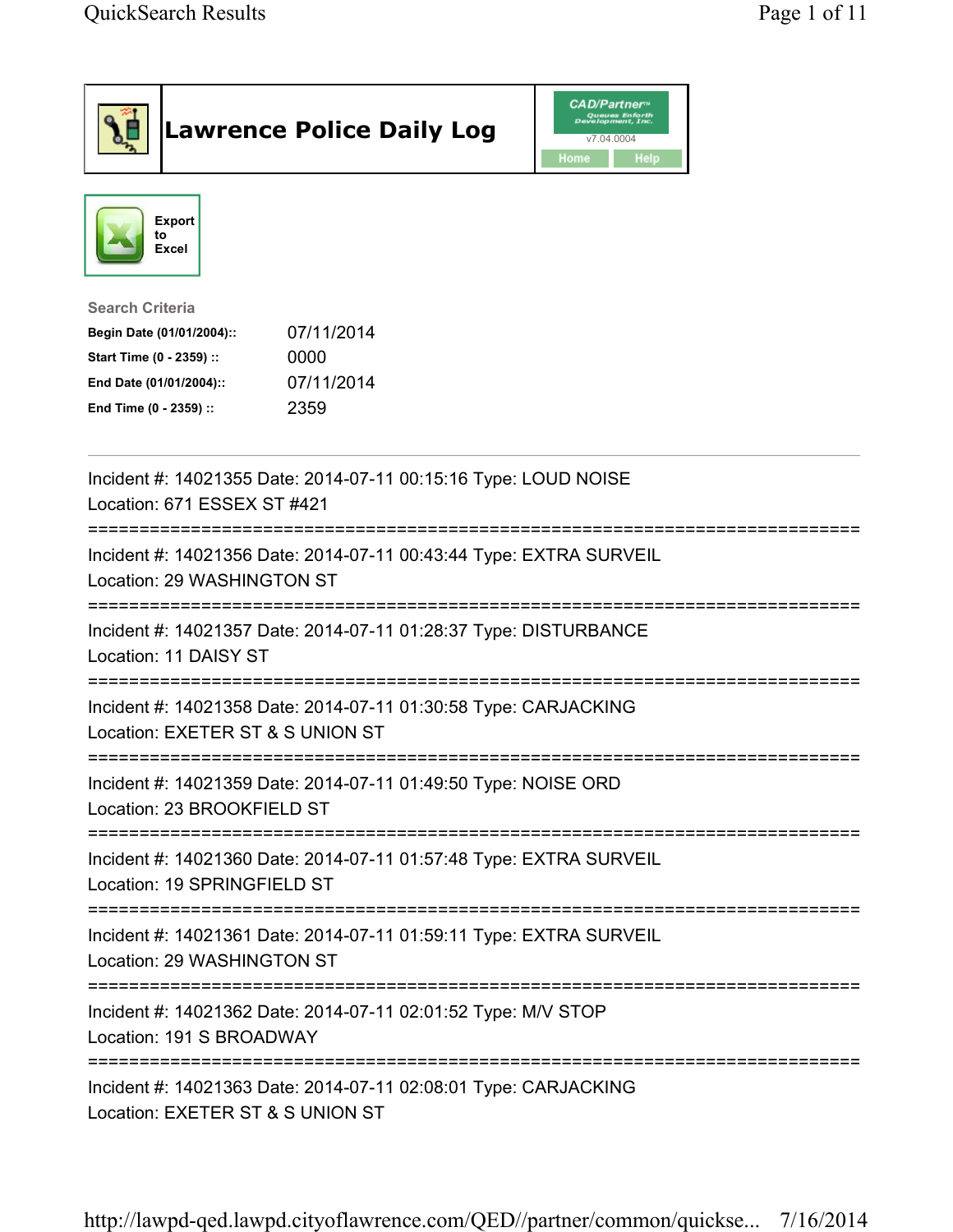| Incident #: 14021364 Date: 2014-07-11 02:34:21 Type: TOW/ABANDONED<br>Location: 201 ESSEX ST                              |
|---------------------------------------------------------------------------------------------------------------------------|
| Incident #: 14021365 Date: 2014-07-11 02:40:24 Type: AUTO ACC/NO PI<br>Location: 640 S UNION ST                           |
| Incident #: 14021366 Date: 2014-07-11 02:45:43 Type: EXTRA SURVEIL<br>Location: 29 SPRINGFIELD ST                         |
| Incident #: 14021367 Date: 2014-07-11 02:52:27 Type: M/V STOP<br>Location: ESSEX ST & MILL ST                             |
| Incident #: 14021368 Date: 2014-07-11 02:54:01 Type: EXTRA SURVEIL<br>Location: 29 WASHINGTON ST                          |
| Incident #: 14021369 Date: 2014-07-11 03:13:19 Type: UNKNOWN PROB<br>Location: 29 SAXONIA AV                              |
| Incident #: 14021370 Date: 2014-07-11 03:21:33 Type: EXTRA SURVEIL<br>Location: 29 WASHINGTON ST                          |
| Incident #: 14021371 Date: 2014-07-11 03:27:18 Type: ALARMS<br>Location: 118 S UNION ST                                   |
| Incident #: 14021372 Date: 2014-07-11 03:40:26 Type: EXTRA SURVEIL<br>Location: 29 SPRINGFIELD ST                         |
| Incident #: 14021373 Date: 2014-07-11 04:05:41 Type: DISTURBANCE<br>Location: 121 WILLOW ST                               |
| Incident #: 14021374 Date: 2014-07-11 04:25:59 Type: EXTRA SURVEIL<br>Location: 29 SPRINGFIELD ST                         |
| Incident #: 14021375 Date: 2014-07-11 04:26:34 Type: EXTRA SURVEIL<br>Location: 19 WASHINGTON ST                          |
| Incident #: 14021376 Date: 2014-07-11 04:38:24 Type: ALARM/BURG<br>Location: M-B DISTRIBUTOR, INCORPORATED / 1 GROCERY WY |
| Incident #: 14021377 Date: 2014-07-11 04:55:43 Type: ALARM/BURG<br>Loopion: VEV DOI VMED / 47 QUEDADD QT                  |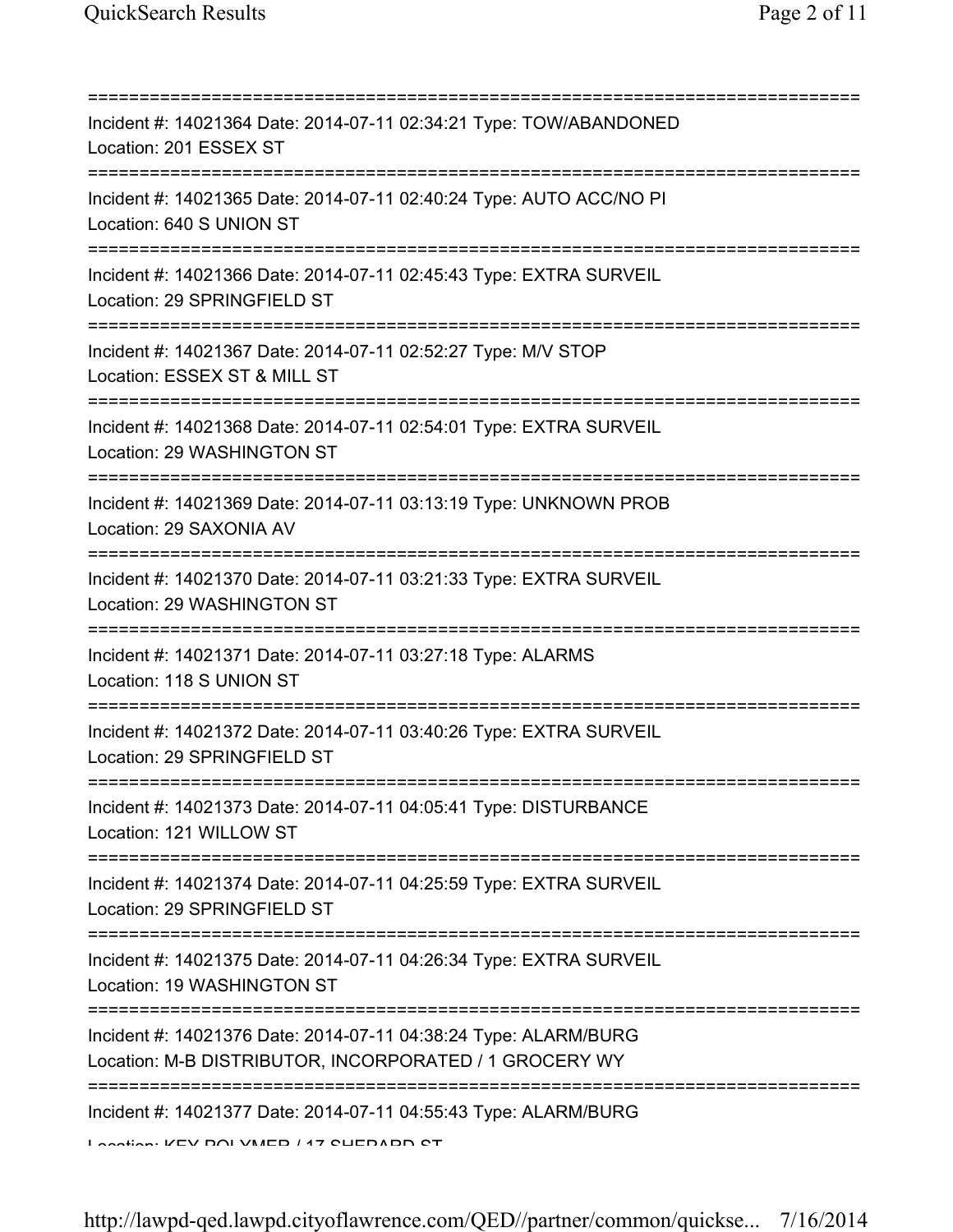| Incident #: 14021378 Date: 2014-07-11 05:31:11 Type: M/V STOP<br>Location: S BROADWAY & SHATTUCK ST<br>===========================                        |
|-----------------------------------------------------------------------------------------------------------------------------------------------------------|
| Incident #: 14021379 Date: 2014-07-11 05:36:11 Type: AUTO ACC/UNK PI<br>Location: CANAL ST & UNION ST                                                     |
| Incident #: 14021380 Date: 2014-07-11 07:27:13 Type: FIRE<br>Location: FRANKLIN ST & HAVERHILL ST                                                         |
| Incident #: 14021381 Date: 2014-07-11 07:32:28 Type: DOMESTIC/PAST<br>Location: 1 VANDERGRIFT ST<br>=====================================                 |
| Incident #: 14021382 Date: 2014-07-11 07:33:19 Type: M/V STOP<br>Location: 112 MARSTON ST                                                                 |
| Incident #: 14021383 Date: 2014-07-11 07:37:39 Type: EXTRA SURVEIL<br>Location: 19 WASHINGTON ST                                                          |
| Incident #: 14021384 Date: 2014-07-11 07:39:46 Type: M/V STOP<br>Location: 264 HOWARD ST                                                                  |
| Incident #: 14021385 Date: 2014-07-11 07:44:39 Type: M/V STOP<br>Location: 203 HAVERHILL ST                                                               |
| Incident #: 14021386 Date: 2014-07-11 08:23:01 Type: TOW OF M/V<br>Location: 182 EASTON ST                                                                |
| Incident #: 14021387 Date: 2014-07-11 08:30:38 Type: ALARMS<br>Location: 25 MARSTON ST                                                                    |
| Incident #: 14021388 Date: 2014-07-11 09:12:45 Type: ROBBERY UNARM<br>Location: BANK OF AMERICA / 257 ESSEX ST                                            |
| Incident #: 14021389 Date: 2014-07-11 09:24:31 Type: UNWANTEDGUEST<br>Location: 45 BROADWAY                                                               |
| =================================<br>Incident #: 14021390 Date: 2014-07-11 09:26:59 Type: ALARMS<br>Location: SHIN SHIN ORIENTAL GROCERY / 603 S UNION ST |
| Incident #: 14021392 Date: 2014-07-11 09:31:43 Type: RECOV/STOL/MV                                                                                        |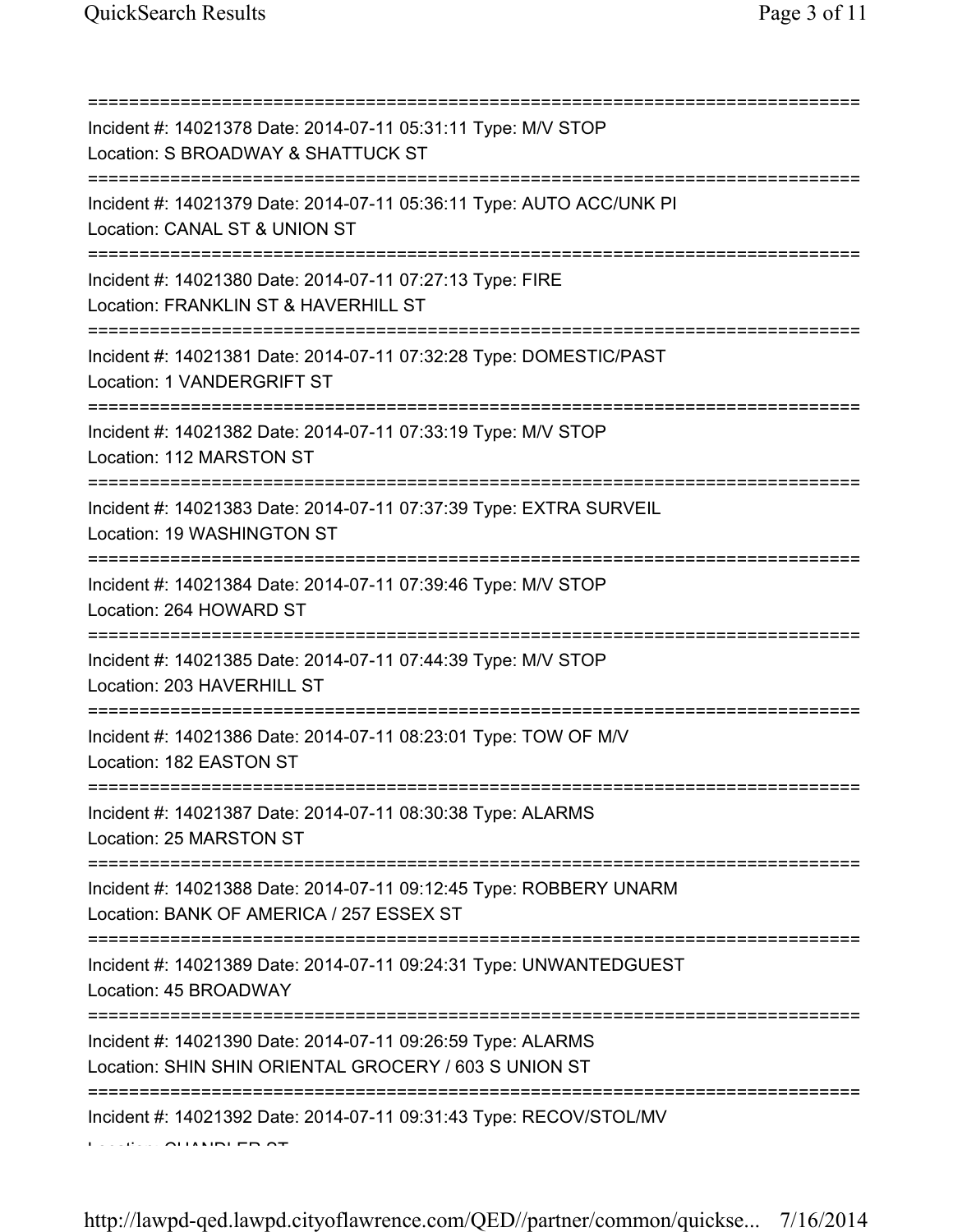=========================================================================== Incident #: 14021391 Date: 2014-07-11 09:32:48 Type: TRESPASSING Location: CAMELLA TEOLI WY =========================================================================== Incident #: 14021393 Date: 2014-07-11 09:39:19 Type: COURT DOC SERVE Location: 160 JACKSON ST FL 1 =========================================================================== Incident #: 14021394 Date: 2014-07-11 10:04:04 Type: DISTURBANCE Location: 200 COMMON ST =========================================================================== Incident #: 14021395 Date: 2014-07-11 10:11:25 Type: SUS PERS/MV Location: 324 BROADWAY =========================================================================== Incident #: 14021396 Date: 2014-07-11 10:15:11 Type: TOW OF M/V Location: 53 ERVING AV =========================================================================== Incident #: 14021397 Date: 2014-07-11 10:18:03 Type: SPECIAL CHECK Location: WASHINGTON ST =========================================================================== Incident #: 14021398 Date: 2014-07-11 10:41:02 Type: ABAND MV Location: 238 LAWRENCE ST =========================================================================== Incident #: 14021399 Date: 2014-07-11 10:59:33 Type: SUS PERS/MV Location: 311 HOWARD ST =========================================================================== Incident #: 14021400 Date: 2014-07-11 11:03:50 Type: SPECIAL CHECK Location: WASHINGTON ST =========================================================================== Incident #: 14021401 Date: 2014-07-11 11:07:15 Type: ANIMAL COMPL Location: 11 BERKELEY ST =========================================================================== Incident #: 14021402 Date: 2014-07-11 11:29:08 Type: RECOV/STOL/MV Location: JOSEPHINE AV =========================================================================== Incident #: 14021403 Date: 2014-07-11 11:31:39 Type: AUTO ACC/NO PI Location: GARDEN ST & JACKSON ST =========================================================================== Incident #: 14021404 Date: 2014-07-11 11:39:12 Type: MEDIC SUPPORT Location: 408 BROADWAY =========================================================================== Incident #: 14021405 Date: 2014-07-11 11:53:49 Type: TOW OF M/V Location: 660 HAVERHILL ST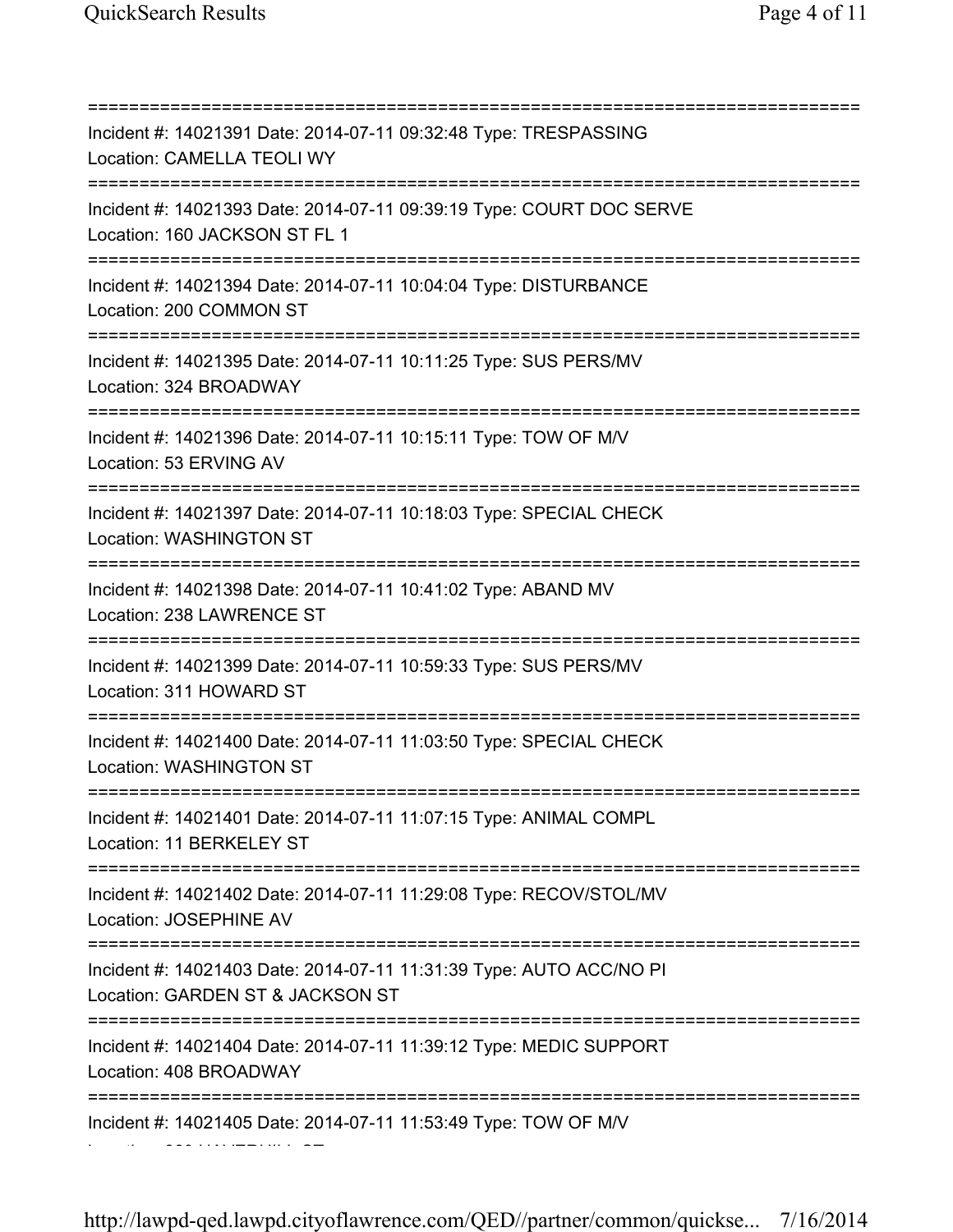=========================================================================== Incident #: 14021406 Date: 2014-07-11 11:55:35 Type: TOW OF M/V Location: 8 BOSTON ST =========================================================================== Incident #: 14021407 Date: 2014-07-11 12:54:41 Type: TRESPASSING Location: 45 BROADWAY =========================================================================== Incident #: 14021408 Date: 2014-07-11 12:57:08 Type: M/V STOP Location: 255 ESSEX ST =========================================================================== Incident #: 14021409 Date: 2014-07-11 13:03:33 Type: HIT & RUN M/V Location: 75 MANCHESTER ST =========================================================================== Incident #: 14021410 Date: 2014-07-11 13:09:55 Type: LOST PROPERTY Location: 389 BROADWAY =========================================================================== Incident #: 14021411 Date: 2014-07-11 13:17:30 Type: INVEST CONT Location: 264 S UNION ST =========================================================================== Incident #: 14021412 Date: 2014-07-11 13:18:27 Type: AUTO ACC/NO PI Location: 32 LAWRENCE ST =========================================================================== Incident #: 14021413 Date: 2014-07-11 13:49:21 Type: DRUG VIO Location: ESSEX ST & UNION ST =========================================================================== Incident #: 14021414 Date: 2014-07-11 14:01:25 Type: COUNTERFEIT Location: MARSHALLS / 73 WINTHROP AV =========================================================================== Incident #: 14021415 Date: 2014-07-11 14:20:28 Type: AUTO ACC/UNK PI Location: 505 BROADWAY =========================================================================== Incident #: 14021416 Date: 2014-07-11 14:41:48 Type: MAN DOWN Location: 114 LIQUORS / 80 WINTHROP AV =========================================================================== Incident #: 14021417 Date: 2014-07-11 15:29:45 Type: NOISE ORD Location: 42 STORROW ST =========================================================================== Incident #: 14021418 Date: 2014-07-11 15:42:23 Type: AUTO ACC/UNK PI Location: MONMOUTH ST & PARK ST =========================================================================== Incident #: 14021419 Date: 2014-07-11 15:43:12 Type: MEDIC SUPPORT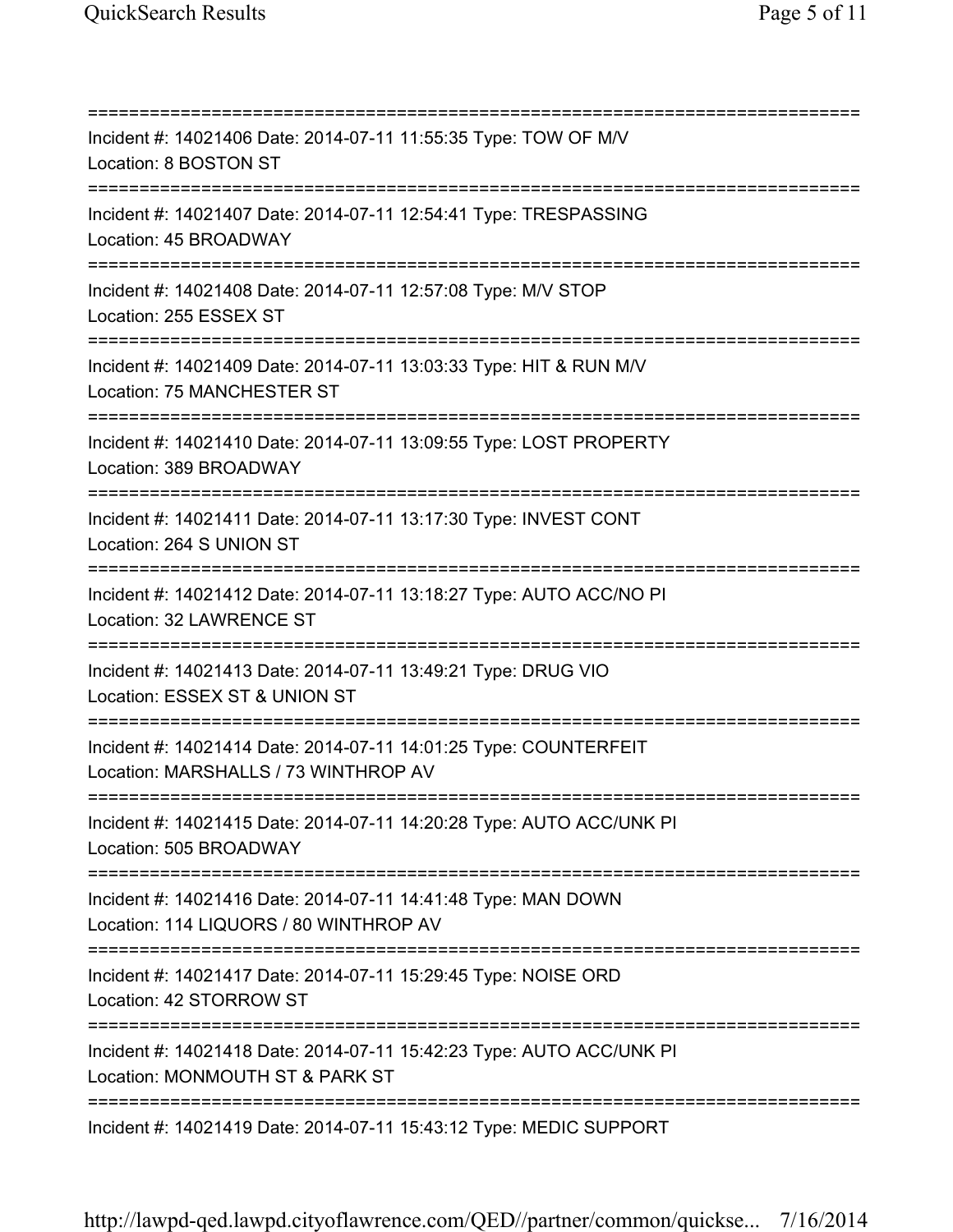=========================================================================== Incident #: 14021420 Date: 2014-07-11 15:51:49 Type: 209A/SERVE Location: 230 WATER ST =========================================================================== Incident #: 14021421 Date: 2014-07-11 15:55:36 Type: ALARM/BURG Location: 11 GENESEE ST =========================================================================== Incident #: 14021422 Date: 2014-07-11 15:57:45 Type: 209A/VIOLATION Location: 370 LOWELL ST =========================================================================== Incident #: 14021424 Date: 2014-07-11 15:59:34 Type: LOST PROPERTY Location: EVERETTE ST & ROWE ST =========================================================================== Incident #: 14021423 Date: 2014-07-11 16:01:58 Type: VIO 209A Location: 482 LOWELL ST =========================================================================== Incident #: 14021425 Date: 2014-07-11 16:17:17 Type: SPECIAL CHECK Location: WASHINGTON ST =========================================================================== Incident #: 14021426 Date: 2014-07-11 16:22:26 Type: AUTO ACC/PED Location: 68 WALNUT ST =========================================================================== Incident #: 14021427 Date: 2014-07-11 16:23:17 Type: ALARM/HOLD Location: BELICIAS JARADACO RESTAURANT / 224 BROADWAY =========================================================================== Incident #: 14021428 Date: 2014-07-11 16:35:15 Type: 209A/SERVE Location: 11 DANA ST =========================================================================== Incident #: 14021429 Date: 2014-07-11 16:44:05 Type: TOW OF M/V Location: BENNINGTON ST & ERVING AV =========================================================================== Incident #: 14021430 Date: 2014-07-11 16:52:00 Type: SUICIDE ATTEMPT Location: 12 FALMOUTH ST =========================================================================== Incident #: 14021431 Date: 2014-07-11 16:56:09 Type: SUICIDE ATTEMPT Location: 32 LAWRENCE ST #28 =========================================================================== Incident #: 14021432 Date: 2014-07-11 17:36:45 Type: UNWANTEDGUEST Location: MAACO / 660 S UNION ST =========================================================================== Incident #: 14021433 Date: 2014-07-11 17:50:23 Type: A&B PAST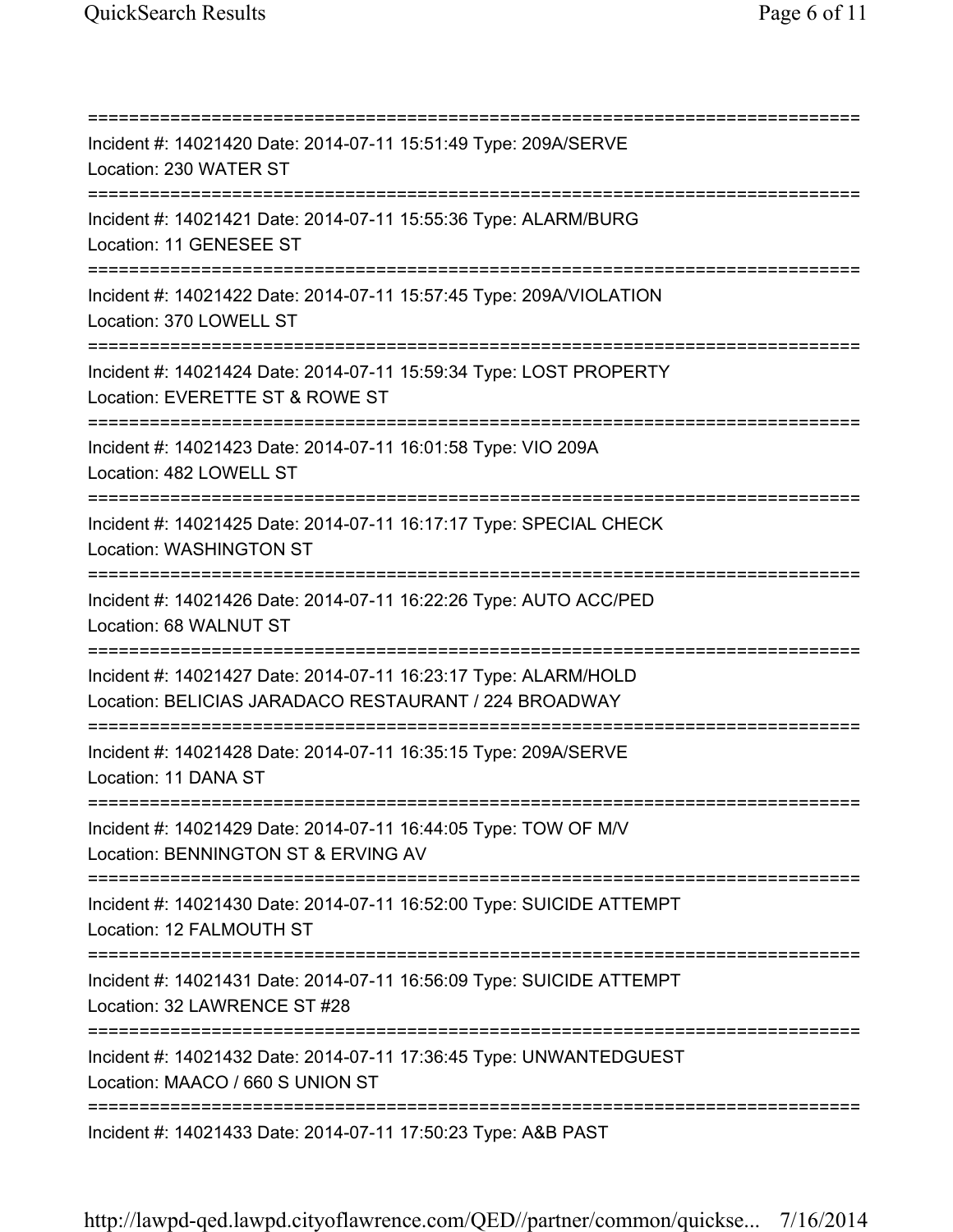Location: 24 HILLTOP AV =========================================================================== Incident #: 14021434 Date: 2014-07-11 18:03:05 Type: PARK & WALK Location: JACKSON ST & OAK ST =========================================================================== Incident #: 14021435 Date: 2014-07-11 18:03:40 Type: NOISE ORD Location: 142 CHESTER ST =========================================================================== Incident #: 14021436 Date: 2014-07-11 18:06:22 Type: SUS PERS/MV Location: 262 E HAVERHILL ST =========================================================================== Incident #: 14021437 Date: 2014-07-11 18:09:51 Type: ALARM/BURG Location: LGH/SECURITY DESK NUMBER 9789468139 / 25 MARSTON ST =========================================================================== Incident #: 14021438 Date: 2014-07-11 18:10:55 Type: EXTRA SURVEIL Location: 29 SPRINGFIELD ST =========================================================================== Incident #: 14021439 Date: 2014-07-11 18:20:28 Type: NOISE ORD Location: 304 HOWARD ST =========================================================================== Incident #: 14021440 Date: 2014-07-11 18:23:54 Type: EXTRA SURVEIL Location: 29 SPRINGFIELD ST =========================================================================== Incident #: 14021441 Date: 2014-07-11 18:27:10 Type: SUS PERS/MV Location: 19 E HAVERHILL ST =========================================================================== Incident #: 14021442 Date: 2014-07-11 18:32:14 Type: DISTURBANCE Location: 107 GARDEN ST =========================================================================== Incident #: 14021443 Date: 2014-07-11 18:34:42 Type: EXTRA SURVEIL Location: 29 WASHINGTON ST =========================================================================== Incident #: 14021444 Date: 2014-07-11 18:36:22 Type: RECOV/STOL/MV Location: 26 BAILEY ST =========================================================================== Incident #: 14021445 Date: 2014-07-11 18:46:02 Type: EXTRA SURVEIL Location: JACKSON ST & OAK ST =========================================================================== Incident #: 14021446 Date: 2014-07-11 18:54:41 Type: NOISE ORD Location: EVERETT ST & ROWE ST =========================================================================== Incident #: 14021447 Date: 2014 07 11 19:03:13 Type: EXTRA SURVEIL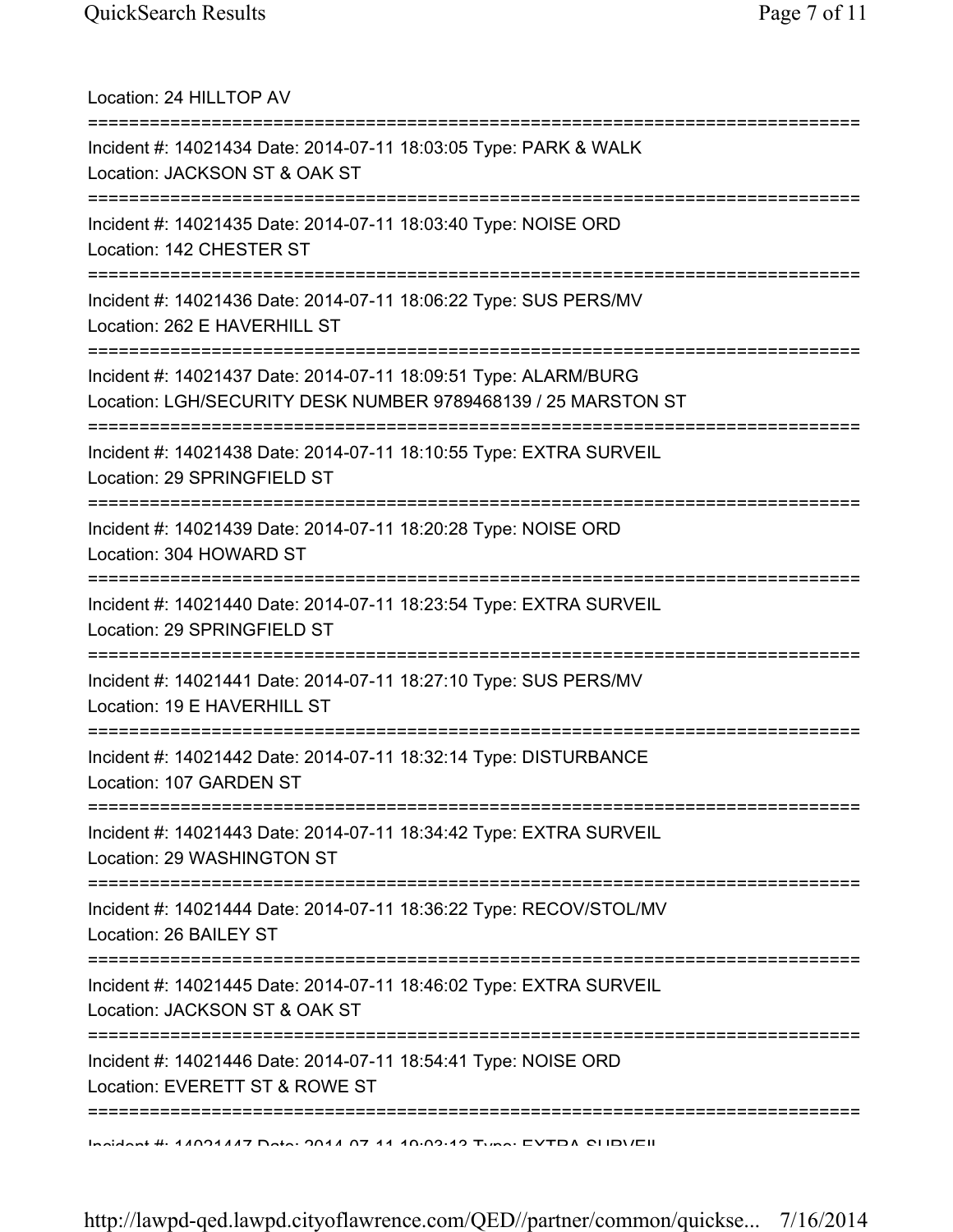| Location: 29 SPRINGFIELD ST                                                                                                                |
|--------------------------------------------------------------------------------------------------------------------------------------------|
| Incident #: 14021448 Date: 2014-07-11 19:04:17 Type: PARK & WALK<br>Location: JACKSON ST & OAK ST                                          |
| Incident #: 14021449 Date: 2014-07-11 19:12:35 Type: NOISE ORD<br>Location: 32 BENNINGTON ST<br>=====================================      |
| Incident #: 14021450 Date: 2014-07-11 19:21:49 Type: EXTRA SURVEIL<br>Location: JACKSON ST & OAK ST                                        |
| Incident #: 14021451 Date: 2014-07-11 19:24:16 Type: LOUD NOISE<br>Location: 530 ANDOVER ST FL 3RD                                         |
| ======================================<br>Incident #: 14021452 Date: 2014-07-11 19:31:11 Type: EXTRA SURVEIL<br>Location: 29 WASHINGTON ST |
| Incident #: 14021453 Date: 2014-07-11 19:54:16 Type: FIRE WORKS<br>Location: EASTON ST & CLIFTON ST                                        |
| Incident #: 14021454 Date: 2014-07-11 19:58:55 Type: M/V STOP<br>Location: JACKSON ST & OAK ST                                             |
| ======================================<br>Incident #: 14021455 Date: 2014-07-11 20:21:34 Type: SUICIDE ATTEMPT<br>Location: 9 KINGSTON ST  |
| Incident #: 14021456 Date: 2014-07-11 20:30:49 Type: GENERAL SERV<br>Location: ALL CHECKS CASHED / 9 BROADWAY                              |
| Incident #: 14021457 Date: 2014-07-11 20:33:54 Type: EXTRA SURVEIL<br>Location: 29 WASHINGTON ST                                           |
| Incident #: 14021458 Date: 2014-07-11 20:34:27 Type: NOISE ORD<br>Location: PUNTO FINAL INC / 272 BROADWAY                                 |
| Incident #: 14021459 Date: 2014-07-11 20:37:42 Type: SUS PERS/MV<br>Location: 10 DIAMOND ST                                                |
| Incident #: 14021460 Date: 2014-07-11 20:39:13 Type: NOISE ORD<br>Location: 592 ANDOVER ST #BACK                                           |
|                                                                                                                                            |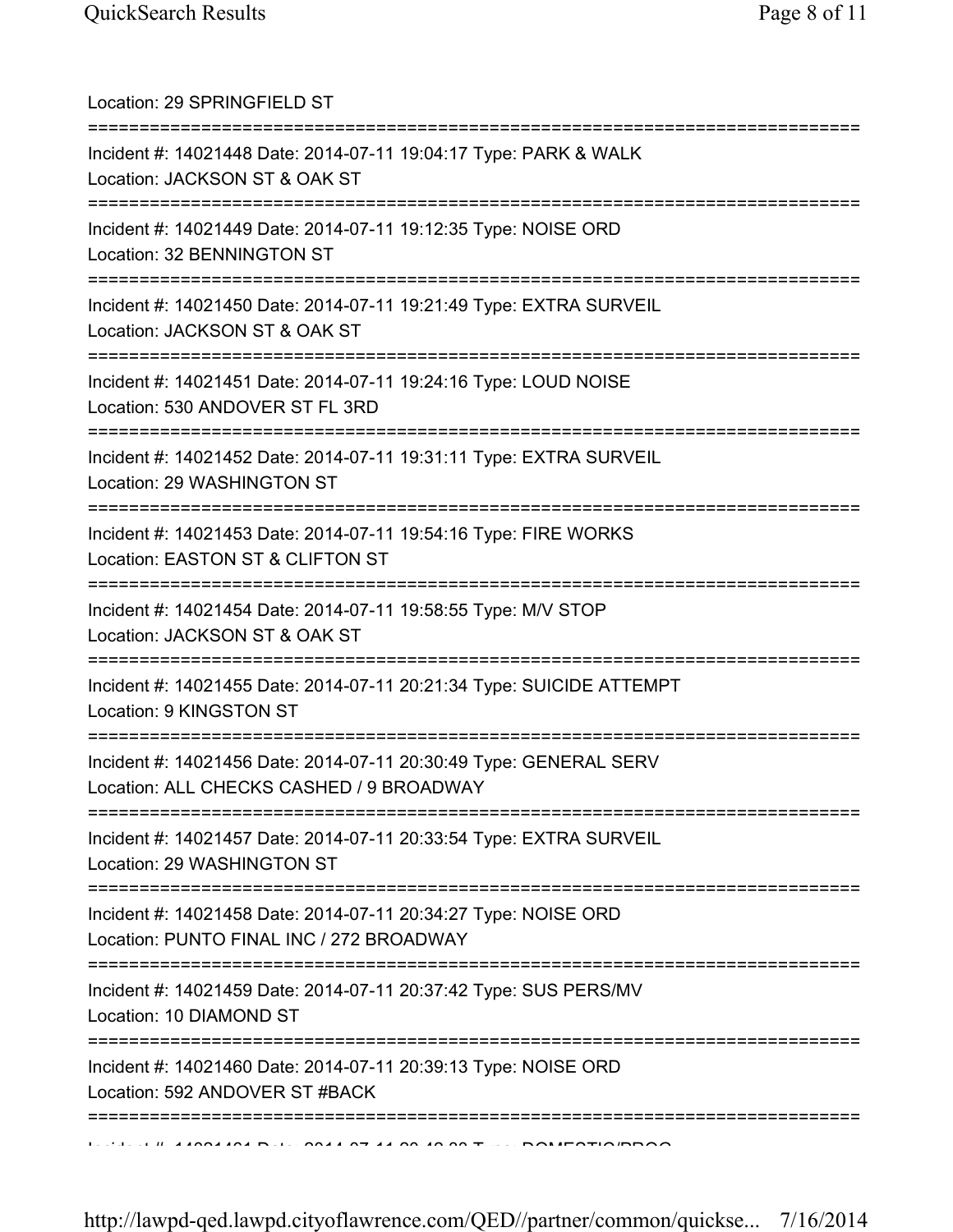| Location: 32 BODWELL ST #REAR FL 1<br>=========================                                                                    |
|------------------------------------------------------------------------------------------------------------------------------------|
| Incident #: 14021462 Date: 2014-07-11 20:44:02 Type: NOISE ORD<br>Location: 570 S UNION ST                                         |
| Incident #: 14021463 Date: 2014-07-11 20:52:06 Type: NOTIFICATION<br>Location: 1 TREMONT ST FL 2                                   |
| Incident #: 14021464 Date: 2014-07-11 21:09:16 Type: NOISE ORD<br>Location: 34 AMHERST ST                                          |
| Incident #: 14021465 Date: 2014-07-11 21:14:41 Type: NOISE ORD<br>Location: 30 SHAW ST<br>=====================================    |
| Incident #: 14021466 Date: 2014-07-11 21:16:25 Type: ALARM/BURG<br>Location: 258 E HAVERHILL ST                                    |
| Incident #: 14021467 Date: 2014-07-11 21:17:36 Type: MISSING PERS<br>Location: 622 ANDOVER ST FL 1                                 |
| Incident #: 14021468 Date: 2014-07-11 21:33:46 Type: NOISE ORD<br>Location: 35 AMHERST ST                                          |
| Incident #: 14021469 Date: 2014-07-11 21:36:21 Type: DISTURBANCE<br>Location: FARLEY ST & S BROADWAY                               |
| Incident #: 14021470 Date: 2014-07-11 21:38:46 Type: DOMESTIC/PROG<br>Location: 21 WENDELL ST                                      |
| Incident #: 14021471 Date: 2014-07-11 21:43:20 Type: DISTURBANCE<br>Location: BANKNORTH MASSACHUSETTS / 305 S BROADWAY             |
| =====================<br>Incident #: 14021472 Date: 2014-07-11 21:48:06 Type: AUTO ACC/UNK PI<br>Location: ERVING AV & LAWRENCE ST |
| Incident #: 14021473 Date: 2014-07-11 21:49:00 Type: MEDIC SUPPORT<br>Location: 19 WINTER ST                                       |
| Incident #: 14021474 Date: 2014-07-11 21:54:45 Type: HIT & RUN M/V<br>Location: HAVERHILL ST & LAWRENCE ST                         |
|                                                                                                                                    |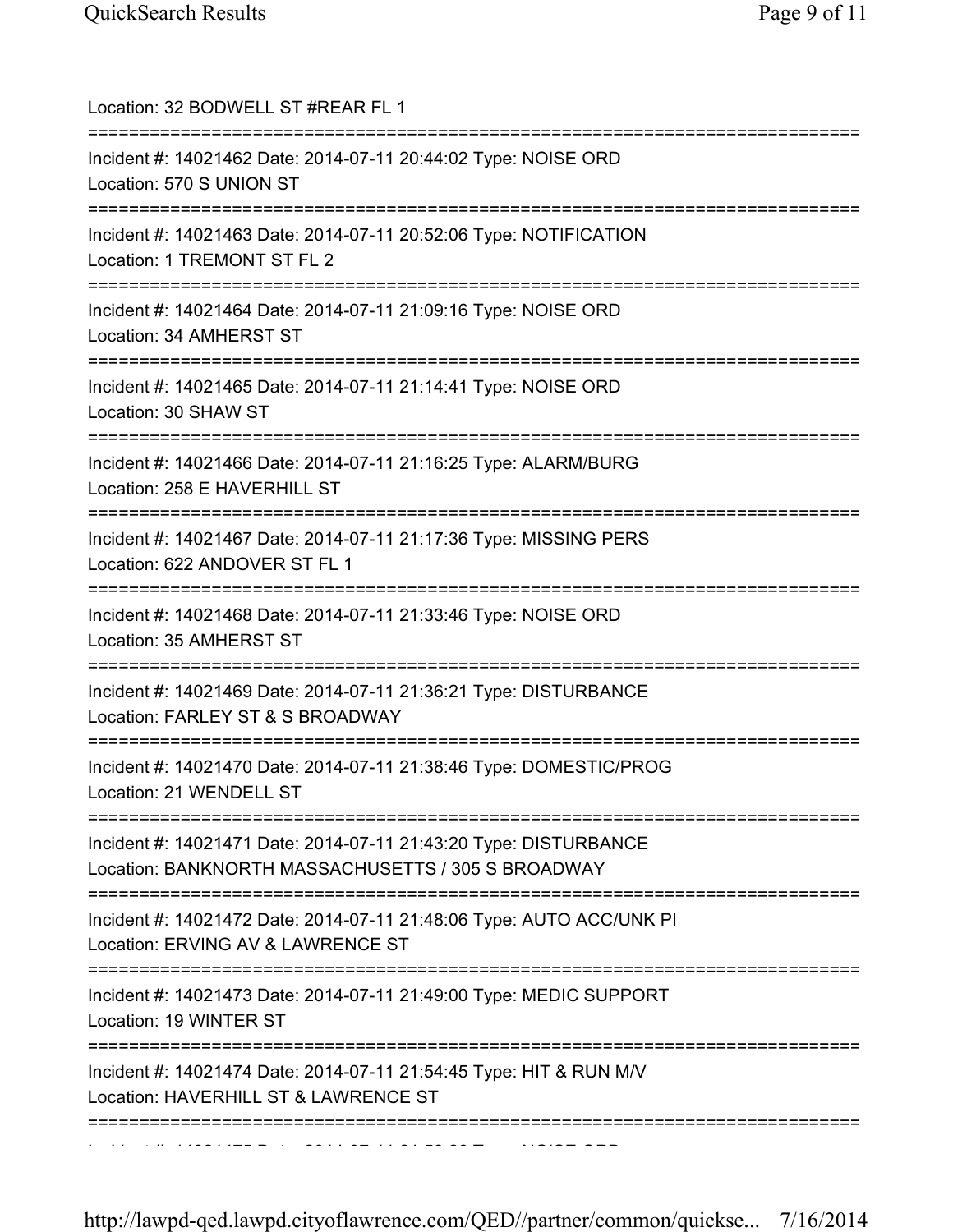| Location: 35 AMHERST ST                                                                                                                  |
|------------------------------------------------------------------------------------------------------------------------------------------|
| Incident #: 14021476 Date: 2014-07-11 22:06:13 Type: MV/BLOCKING<br>Location: 60 WEARE ST                                                |
| Incident #: 14021477 Date: 2014-07-11 22:06:40 Type: M/V STOP<br>Location: ESSEX ST & LAWRENCE ST                                        |
| Incident #: 14021478 Date: 2014-07-11 22:18:23 Type: NOISE ORD<br>Location: 76 SALEM ST                                                  |
| Incident #: 14021479 Date: 2014-07-11 22:32:24 Type: EXTRA SURVEIL<br>Location: 29 WASHINGTON ST                                         |
| Incident #: 14021480 Date: 2014-07-11 22:33:30 Type: SUS PERS/MV<br>Location: JACKSON ST & OAK ST                                        |
| Incident #: 14021481 Date: 2014-07-11 23:01:10 Type: DOMESTIC/PROG<br>Location: 107 GARDEN ST #1R<br>:================================== |
| Incident #: 14021482 Date: 2014-07-11 23:16:07 Type: EXTRA SURVEIL<br>Location: 29 WASHINGTON ST                                         |
| Incident #: 14021483 Date: 2014-07-11 23:20:49 Type: DOMESTIC/PROG<br>Location: 7 ERVING AV FL 3                                         |
| Incident #: 14021484 Date: 2014-07-11 23:27:19 Type: NOISE ORD<br>Location: 35 AMHERST ST                                                |
| Incident #: 14021485 Date: 2014-07-11 23:29:46 Type: NOISE ORD<br>Location: 76 SALEM ST                                                  |
| Incident #: 14021486 Date: 2014-07-11 23:34:11 Type: NOISE ORD<br>Location: FULTON ST & PROSPECT ST                                      |
| Incident #: 14021487 Date: 2014-07-11 23:51:14 Type: MV/BLOCKING<br>Location: 94 BOXFORD ST                                              |
|                                                                                                                                          |

399 record(s)